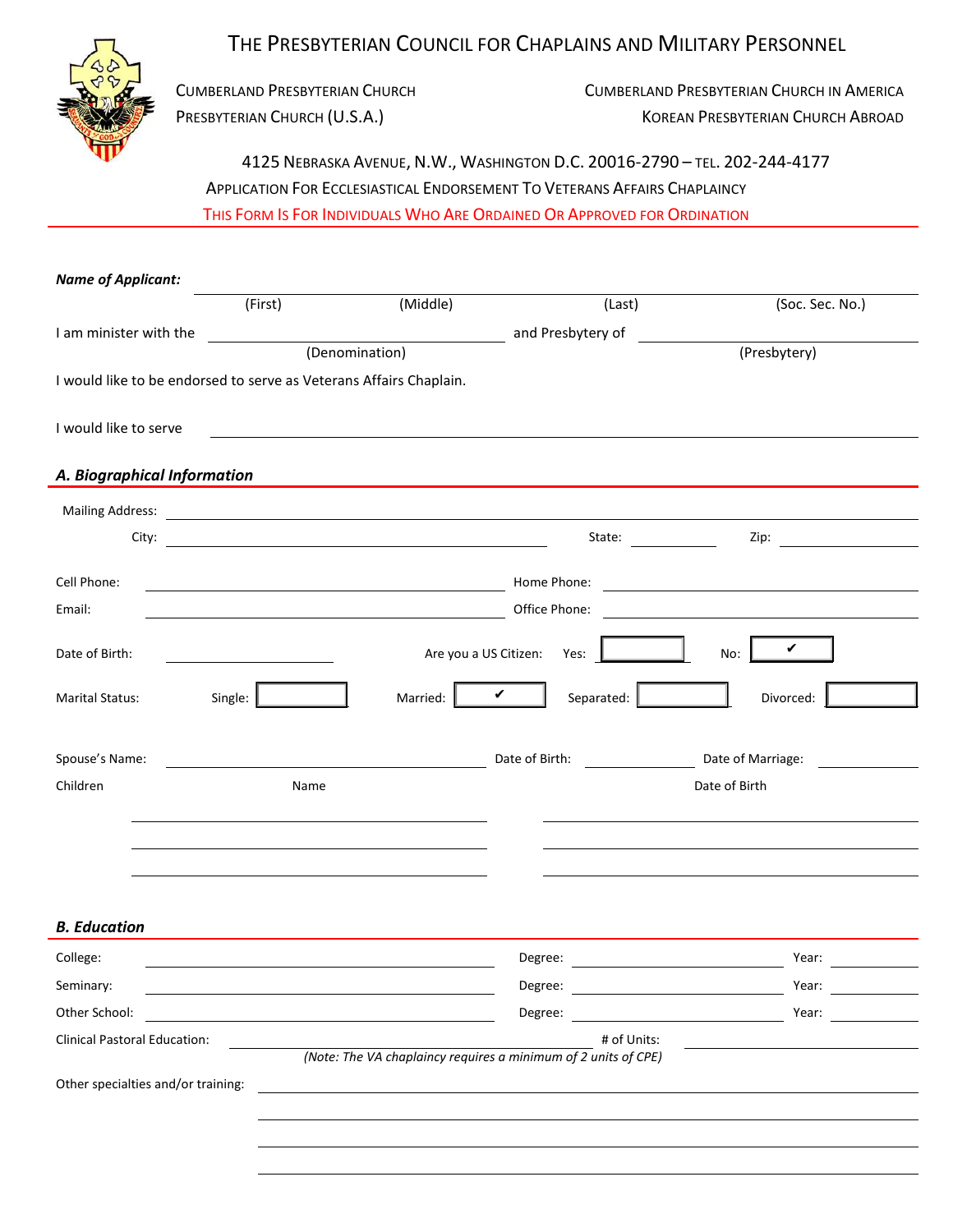# *C. Ecclesiastical Status*

| Ordained by                                                                          |                                                                                                                                                      |                                                                                                                                                                                                                                      |       |  |  |  |  |  |
|--------------------------------------------------------------------------------------|------------------------------------------------------------------------------------------------------------------------------------------------------|--------------------------------------------------------------------------------------------------------------------------------------------------------------------------------------------------------------------------------------|-------|--|--|--|--|--|
|                                                                                      |                                                                                                                                                      |                                                                                                                                                                                                                                      |       |  |  |  |  |  |
|                                                                                      |                                                                                                                                                      |                                                                                                                                                                                                                                      |       |  |  |  |  |  |
|                                                                                      | <b>Present Position:</b>                                                                                                                             |                                                                                                                                                                                                                                      |       |  |  |  |  |  |
|                                                                                      | Dates of Service:<br>Current Employer/Church:<br><u> 1980 - Johann Barbara, martin amerikan personal (</u>                                           |                                                                                                                                                                                                                                      |       |  |  |  |  |  |
|                                                                                      | Work History: (List key pastoral and other ministerial experience - ordained or not ordained)                                                        |                                                                                                                                                                                                                                      |       |  |  |  |  |  |
| Church/Employer/Institution                                                          | Position                                                                                                                                             | Location (City/State)                                                                                                                                                                                                                | Dates |  |  |  |  |  |
|                                                                                      |                                                                                                                                                      |                                                                                                                                                                                                                                      |       |  |  |  |  |  |
|                                                                                      |                                                                                                                                                      |                                                                                                                                                                                                                                      |       |  |  |  |  |  |
|                                                                                      |                                                                                                                                                      |                                                                                                                                                                                                                                      |       |  |  |  |  |  |
|                                                                                      |                                                                                                                                                      |                                                                                                                                                                                                                                      |       |  |  |  |  |  |
|                                                                                      |                                                                                                                                                      |                                                                                                                                                                                                                                      |       |  |  |  |  |  |
|                                                                                      |                                                                                                                                                      |                                                                                                                                                                                                                                      |       |  |  |  |  |  |
| D. Military and Veterans Affairs Information<br>Have you filed for a VA job opening? |                                                                                                                                                      | Where? <u>All and the contract of the contract of the contract of the contract of the contract of the contract of the contract of the contract of the contract of the contract of the contract of the contract of the contract o</u> |       |  |  |  |  |  |
|                                                                                      |                                                                                                                                                      |                                                                                                                                                                                                                                      |       |  |  |  |  |  |
| military please let us know.                                                         | It is not required that you have military service to apply for a VA Chaplain position. But if you do have experience or are currently serving in the |                                                                                                                                                                                                                                      |       |  |  |  |  |  |
| Prior military service:                                                              |                                                                                                                                                      | (please include branch, dates and rank/rate)                                                                                                                                                                                         |       |  |  |  |  |  |
|                                                                                      |                                                                                                                                                      |                                                                                                                                                                                                                                      |       |  |  |  |  |  |
|                                                                                      |                                                                                                                                                      |                                                                                                                                                                                                                                      |       |  |  |  |  |  |
| Present military status:                                                             |                                                                                                                                                      |                                                                                                                                                                                                                                      |       |  |  |  |  |  |
|                                                                                      |                                                                                                                                                      | (please include branch, dates and rank/rate)                                                                                                                                                                                         |       |  |  |  |  |  |
| E. References                                                                        |                                                                                                                                                      |                                                                                                                                                                                                                                      |       |  |  |  |  |  |

| *1. Senior Pastor or Clerk of Session: | Email: |
|----------------------------------------|--------|
| Address:                               | Phone: |
| *2. Lay Member of your church:         | Email: |
| Address:                               | Phone  |
| 3. Fellow Pastor                       | Email: |
| Address:                               | Phone: |
| 4. One non-member of your              |        |
| church in your community:              | Email: |
| Address                                | Phone: |
|                                        |        |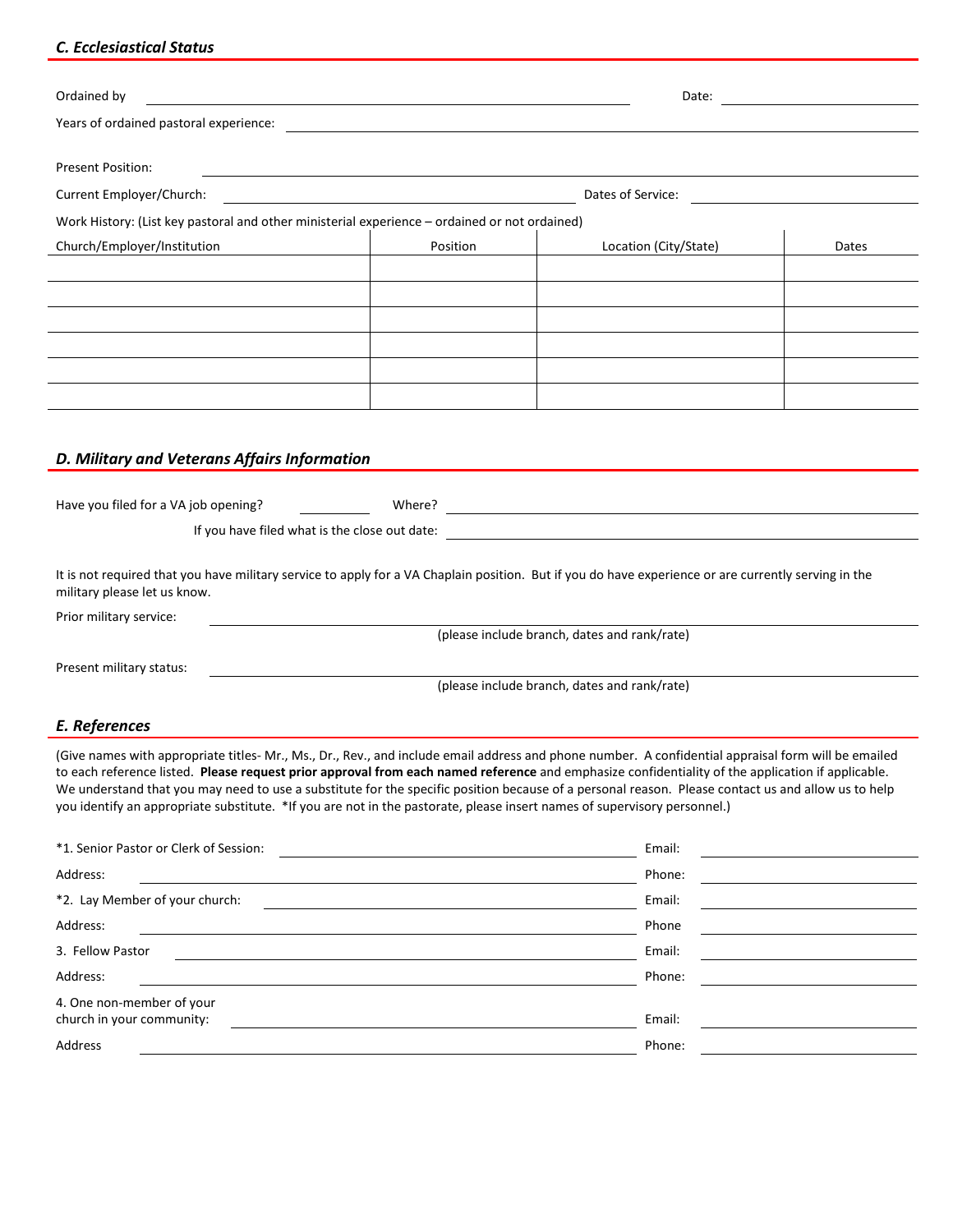# *F. Statement of Record*

| 1. Have you ever been charged with, accused of, moved because of, or transferred to another position because of<br>any sexual misconduct or sexual harassment? | N <sub>0</sub> | $Yes**$                |
|----------------------------------------------------------------------------------------------------------------------------------------------------------------|----------------|------------------------|
| 2. Have you ever been arrested or convicted of any other offense (not sexual in nature)?                                                                       |                | No   Yes <sup>**</sup> |
| 3. Have you ever filed for bankruptcy or are you in arrears on any loans or credit cards? This includes student<br>loans.                                      |                | $\mathsf{No}$   Yes**  |

\*\*If YES, give a full explanation of the issues and results in a letter addressed to the Director of the Presbyterian Council for Chaplains and Military Personnel. Information shared will be considered sensitive and will be restricted to only the Council staff and the Interview Committee, as those who must know in order to make decisions regarding endorsement through the Presbyterian Council for Chaplains.

\*\*\* Note that the PCCMP may execute a criminal and financial background check on any applicant.

No application for ecclesiastical endorsement will be processed without this signed and dated document.

I certify that the above is true and accurate. I understand that falsification may result in immediate revocation of my endorsement.

Signature: Date:

(Please sign this section electronically. It will not lock the form. If you cannot sign electronically, you must sign this section and scan it into an Adobe file.)

#### *G. The Covenant and Code of Ethics for VA Chaplains*

*Having accepted God's call to minister to individuals and families within the Department of Veterans Affairs medical system, I covenant with God and these people with God's help; to deepen my obedience to the commandments, to love the Lord our God with all my heart, soul, mind and strength, and to love my neighbor as myself. In affirmation of this commitment, I will abide by the Code of Ethics of the VA Chaplaincy and I will faithfully support its purposes and ideals. As further affirmation of my commitment, I covenant with my colleagues in ministry that we will hold one another accountable for fulfillment of all public actions set forth in our Code of Ethics.*

I will hold in trust the traditions and practices of my religious body.

I will carefully adhere to whatever direction may be conveyed to me by my endorsing body for maintenance of my endorsement.

I understand as a chaplain in the VA Chaplaincy that I must function in a pluralistic environment with chaplains of other religious bodies to provide for ministry to all VA patients, staff and their families entrusted to my care.

I will seek to provide for pastoral care and ministry to persons of religious bodies other than my own within my area of responsibility with the same investment of myself that I give to members of my own religious body. I will work collegially with chaplains and community ministers of religious bodies other than my own as together we seek to provide a comprehensive pastoral care program for all those persons entrusted to us. I will respect the beliefs and traditions of my colleagues and those to whom I minister. When conducting services of public worship that include persons of other than my religious body, I will draw upon those beliefs, principles and practices that we have in common.

I will, if in a supervisory position, respect the practices and beliefs of all chaplains I supervise and exercise care not to require of them any service that would be in violation of the practices and beliefs of their particular religious body.

I will seek to support all colleagues in ministry by building constructive relationships wherever I serve, both within the staff and with colleagues throughout the VA medical system.

I affirm the practice of a disciplined spiritual life as the foundation upon which ministry is built. I further affirm open and caring human relationships, ongoing professional and personal growth, regularly scheduled recreation, and participation in a support group as critical to both my wellbeing as a person and my effectiveness as a clergyperson.

I recognize that my obligation is to provide a comprehensive pastoral care program to all members of the VA medical system, their families and other authorized personnel. I will accept outside responsibility only when it does not interfere with the overall effectiveness of my primary Veterans Affairs duties.

I will defend my colleagues against discrimination on the basis of gender, race, religion or national origin.

I will hold in confidence all privileged communication received during the conduct of my ministry.

I will not use my position of special trust to proselytize. I will respond to any inquirer's request for spiritual guidance or pastoral care.

I will show personal love for God in my life and ministry as I strive together with my colleagues to preserve the dignity, maintain the discipline and promote the integrity of the profession to which I have been called.

I recognize the special power afforded me by my ministerial office. I will never use that power in ways that violate the personhood of another human being. I will adhere to the standards of ethical conduct as contained in applicable regulations governing employees of the Department of Veterans Affairs.

Signature: Date:

*H. Additional Information that you would like to share or have considered in this application process*